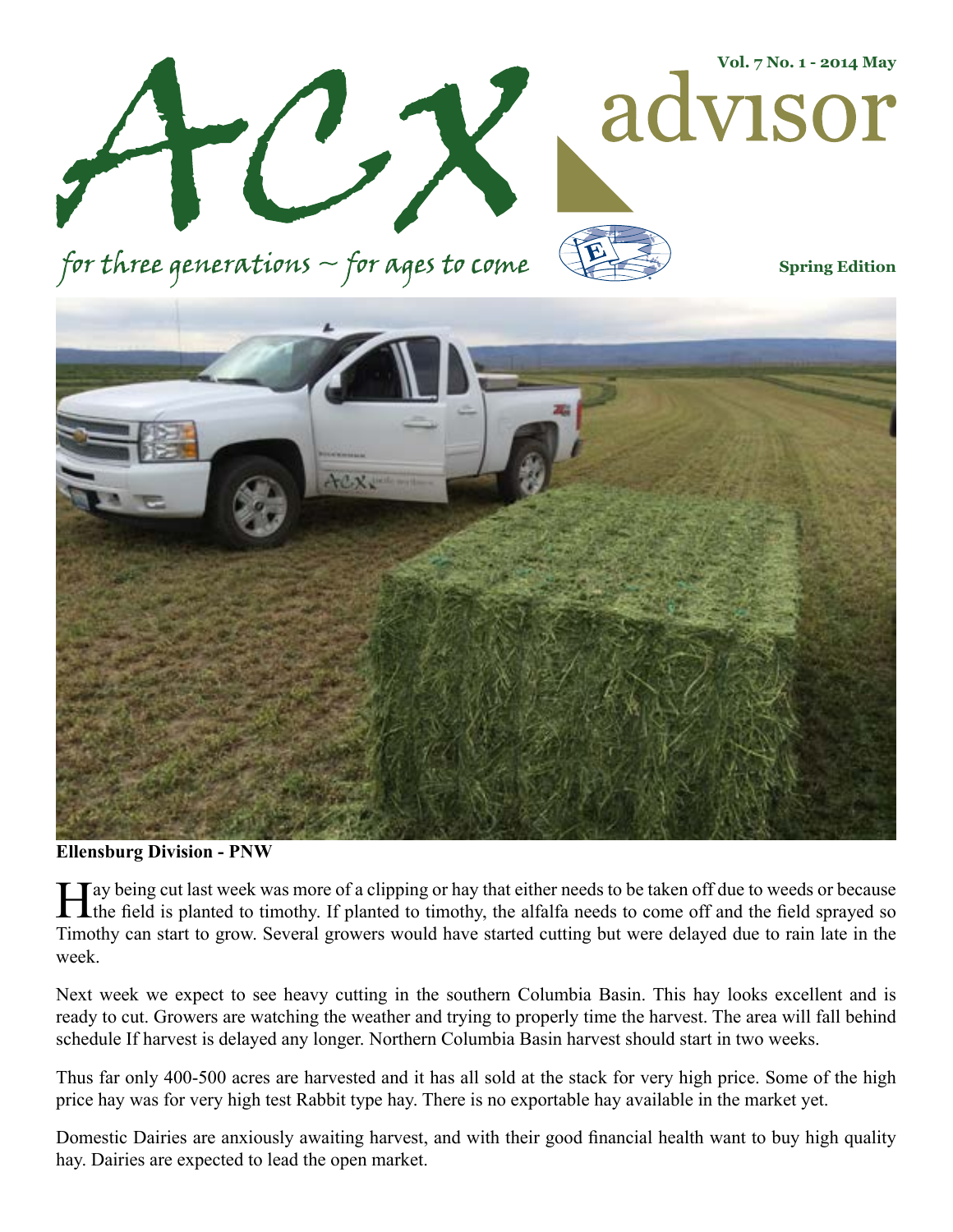# **Highlights**

PNW – Early new crop has started in the Columbia Basin... PMW – Water is a major concern for all hay crops... PSW – Dairies are keeping alfalfa prices at an all-time high...

# **Stockton Division - PMW**

In Nevada and Northern CA, the main story is weather with wide swings from above average temperatures to far below average temperatures with bands of snow and rain. This has slowed hay growth and may reduce first n Nevada and Northern CA, the main story is weather with wide swings from above average temperatures to cutting yields.

The weather has given winter weeds a chance to start and grow ahead of the alfalfa with some fields showing a high population of weed contamination. With high hay prices and very short water supply, many farms in western Nevada have decided not to spray for weeds.

In Northern Nevada things look much better because the majority of farms are dependent on underground water. Farms have been irrigating for over a month and have diligently sprayed for weeds and most fields look excellent. Cutting should start in the last week of May.

Growers in the southern SJV are baling alfalfa. Many growers plan to irrigate only once more after the first cutting due to water shortages. The water they don't use for alfalfa will be used for permanent crops.

Hay harvest is going full speed in the northern SJV with warm weather and good drying conditions.

There is very little ryegrass on the market, but there is a lot being cut and in the windrow. Ryegrass quality might be below average due to heavy yields and some fields getting rain.

Lack of water is a big challenge for Northern California, Nevada, and SJV growers. Some landlords are reportedly taking water from leased land and selling it to municipal water agencies for large sums of money. California water allocations will be clear by the middle of May.

Sudangrass plantings are dependent on water. Southern SJV growers are trying to manage their water to the crop that will earn the most profit. There is more interest in sudangrass in northern SJV since water allocations were increased and it is too late in the season to grow anything else.

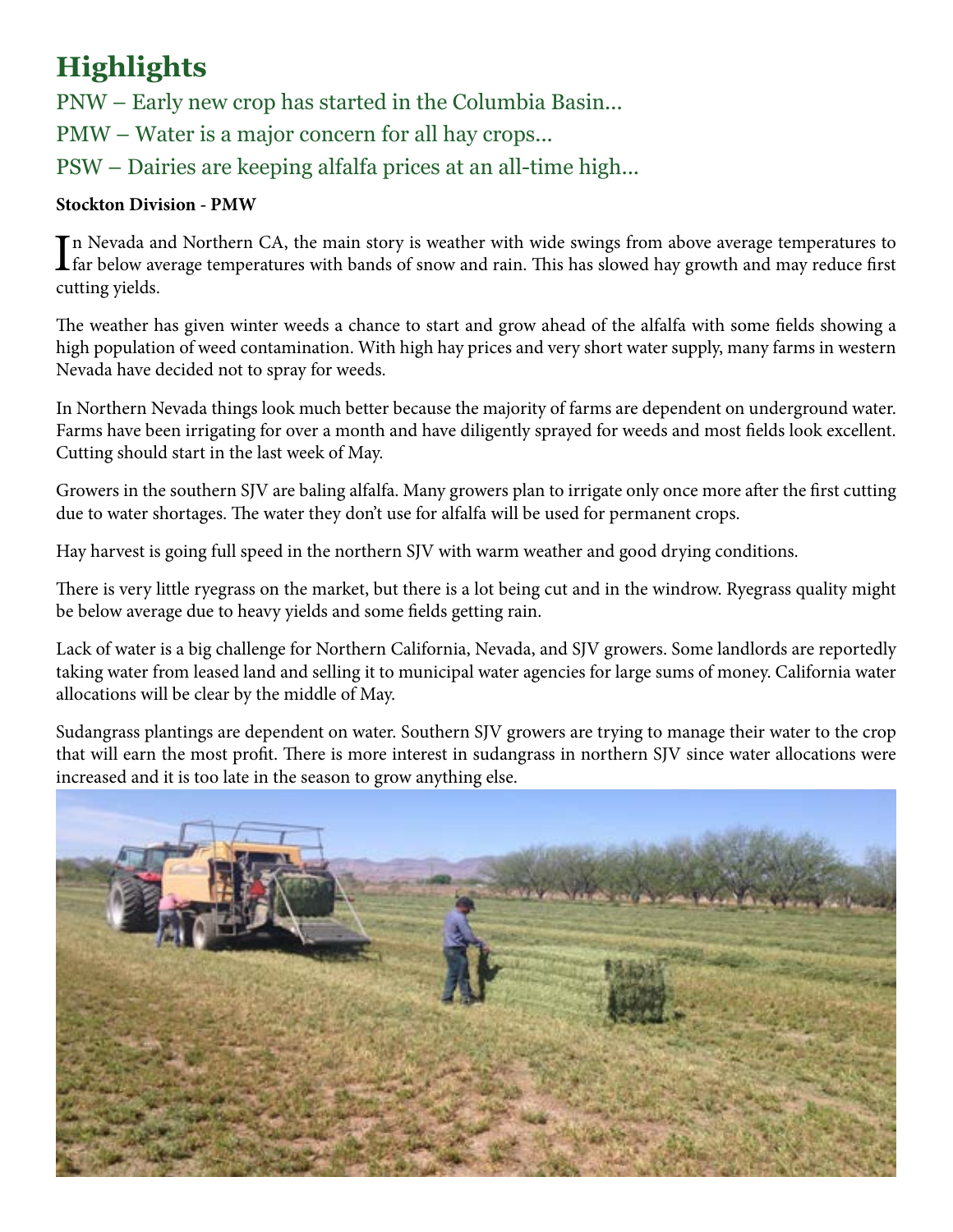

## **Wilmington Division - PSW**

The early 2014 Alfalfa New Crop in the Pacific Southwest has been somewhat problematic due to lack of water. Drought conditions were slightly mitigated in some of the western growing areas, but severe drought conditions in the PSW have continued, especially in central and southern California.

This has resulted in reduced planting of new crop alfalfa and reduction of existing alfalfa acreage. Reservoirs are at extremely low levels, surface delivery of irrigation water through the various canal systems is significantly reduced, and ground water levels have fallen resulting in increased energy costs to raise the water from deeper levels.

In addition, some insect problems emerged prior to and during the new crop first cuttings. Heavy aphid infestations in Southern California and in Arizona took a heavy toll on the early cuttings. It is estimated that the earliest cuttings were reduced by nearly 50% due to the insect problem.

There is also considerable economic pressure on new crop alfalfa as milk prices have been quite strong. This has given dairies considerable economic strength. These western dairies are well aware of the short inventories of new crop alfalfa, and many dairies in central and northern California are positioned in places where there is actually no alfalfa available at all.

California dairies have used their economic strength and gone into almost every alfalfa market on the west coast to buy dairy quality alfalfa. In previous years these dairies would work the domestic market over the first half of the year seeking good price and quality. In the current crop year these dairies have aggressively sought to purchase all available alfalfa. This has resulted in strong upward price pressure on west coast alfalfa.

We expect to see continued strong competition for dairy quality alfalfa through the end of June and into early July. New crop first cuttings from Utah and Idaho in the next several weeks should provide some indication of market directions.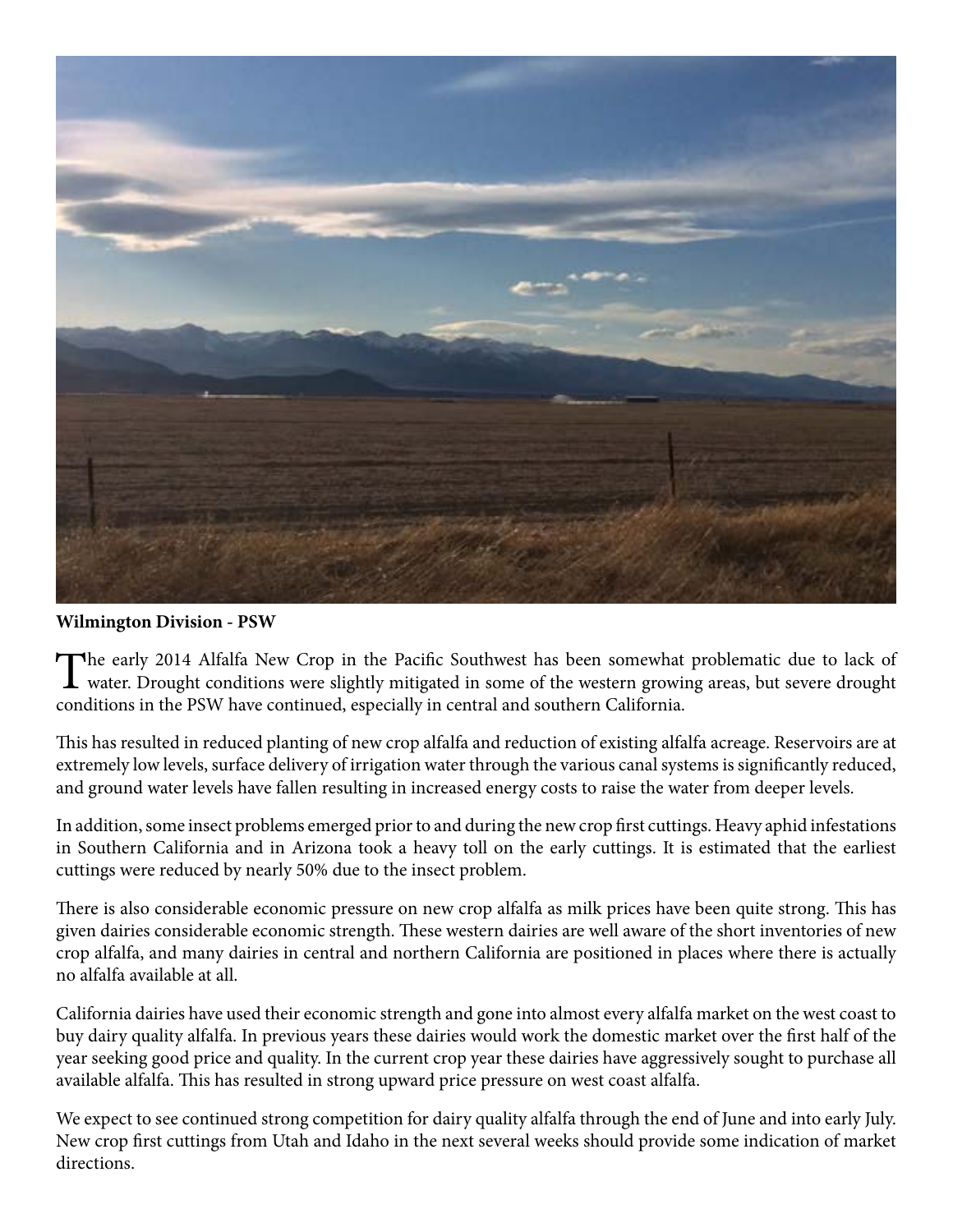# **Western Drought - El Niño Update**

California and Nevada are heading into an expected hot summer of continued water shortages. Most regions are either classified as extreme or exceptional drought with portions of both state's southern and eastern regions experiencing moderate to severe drought.

Sierra Nevada snowpack was at 13% of average for the May 1st final reading by California's Department of Water Resources. Most of California's major reservoirs are currently at half their normal pre-summer levels.

In recent days, the National Oceanic and Atmospheric Administration (NOAA) announced a 78% chance for El Niño developing next winter. An El Niño occurs when sea surface temperatures rise in the equatorial Pacific Ocean which affects the jet stream.

Typically, El Niño means more precipitation for California, but there is no guarantee. NOAA scientists will have a better idea of El Nino's impact within a few months.



While El Niño can bring drought relief, it can also bring catastrophic damage. Flooding and landslide disasters affected 35 of 58 counties in California during the last major El Niño in 1997.

El Niño rains in California also impact agriculture in other U.S. regions. For example, corn yields are usually lower than historic averages in the southeast and harvests of all crops are delayed by rain. In other areas, wheat yields are higher, but may increase Hessian fly populations.

While the Atlantic hurricane season is diminished, the Midwest tornado season in more active. While California receives more rain, the PNW weather tends to dry out. California tends to experience damage and reductions in crops the summer following El Niño.